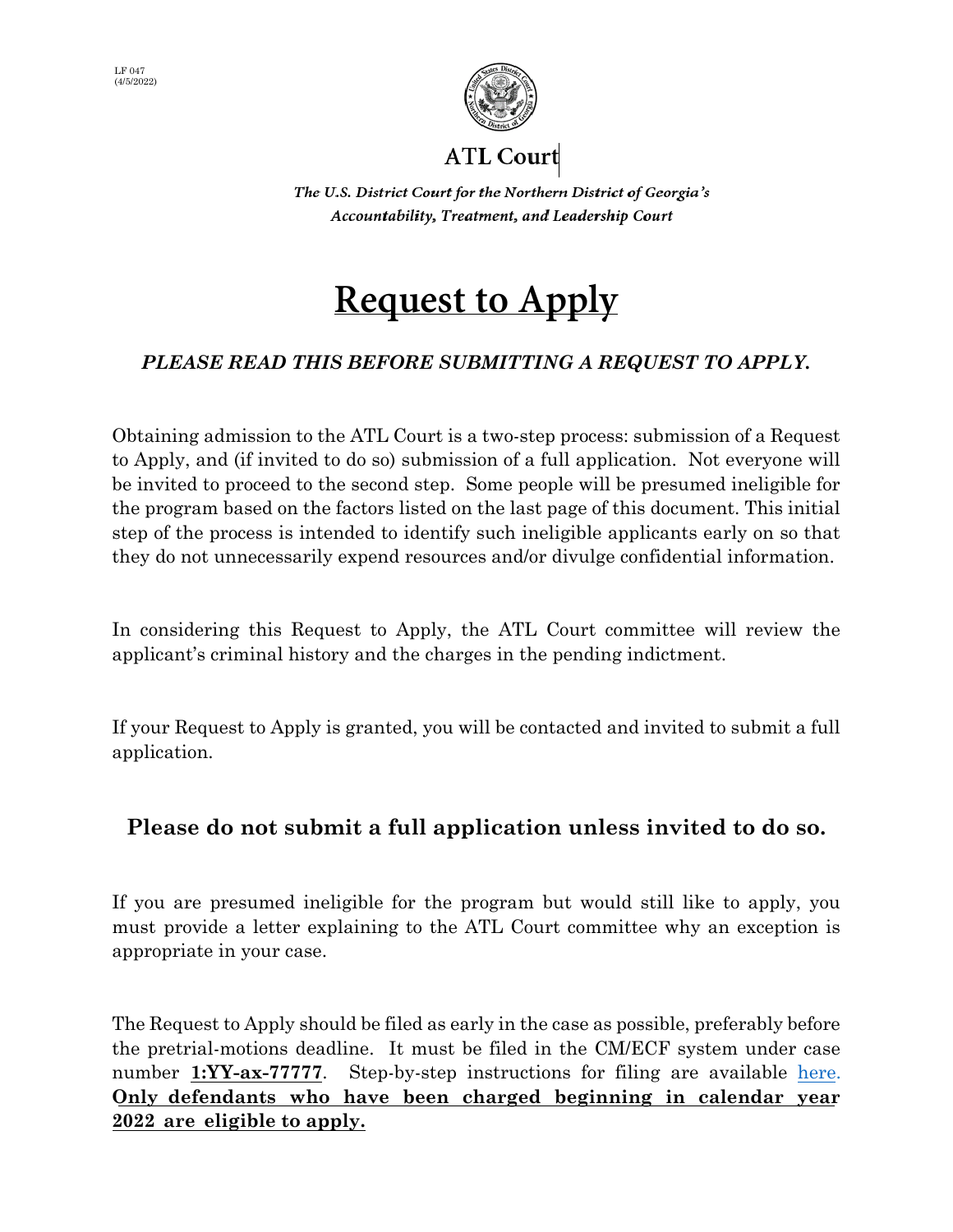



### **ATL Court**

The U.S. District Court for the Northern District of Georgia's Accountability, Treatment, and Leadership Court

# **Request to Apply**

\*If you have received a pre-indictment letter from the government and do not have an indictment number, please attach a copy of the letter to your Request to Apply.